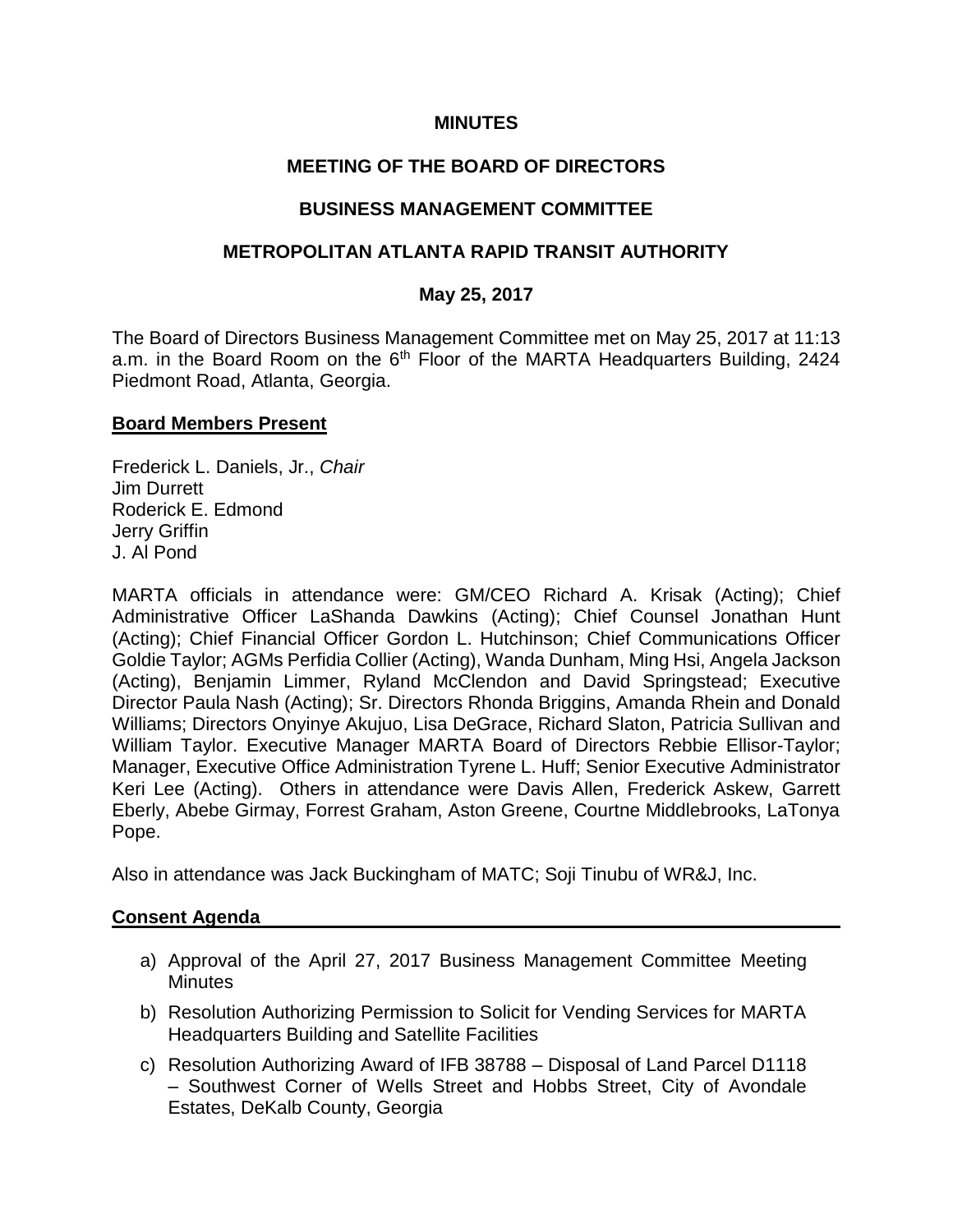On motion by Mr. Durrett seconded by Mr. Pond, the Consent Agenda was unanimously approved by a vote of 5 to 0, with 5 members present.

### **Resolution Authorizing Award of Annual Financial and Management Audit Reports for Fiscal Years 2018 Through 2022, Request for Proposals P38060**

Mrs. Jackson presented this resolution for Board of Directors' approval authorizing the General Manager/CEO or his delegate to enter into a contract with Crowe Horwath, LLP for the procurement of Annual Financial and Management Audit Reports for Fiscal Years 2018 Through 2022, Request for Proposals P38060.

On motion by Mr. Pond seconded by Mr. Durrett, the resolution was unanimously approved by a vote of 5 to 0, with 5 members present.

### **Resolution Authorizing the Expenditure of Capital Funds for General Consulting and Professional Services (GCPS) for the Division of Operations and the Department of Capital Programs & Development in Fiscal Year 2018**

Mr. Springstead presented this resolution for Board of Directors' approval authorizing the General Manager/CEO or his delegate to provide funding authorization in an amount not to exceed \$2,964,000 to the Division of Operations and the Department of Capital Programs & Development for professional and specialized vendors holding valid GSA schedules to support delivery/execution of the FY 2018 Capital Improvement Program (CIP), on an as-needed basis over the period of July 1, 2017 through June 30, 2018. This represents a 35% reduction from the FY 2017 authorization.

Mr. Daniels asked what is the Authority forecasting to spend by the end of the fiscal year.

Mr. Springstead said the current forecast is \$197M on a \$256M base, covering 156 projects. Some are TOD and some are studies.

Mr. Daniels asked about the gap in spending.

Mr. Springstead said there is a contingency budgetary amount included.

Mr. Daniels stated that money is authorized that is not being spent. He said going forward, there needs to be an understanding of how funds will be executed.

Mr. Springstead said the numbers are picked at an upper level, but staff always hope to go below. He said staff will come back with a briefing for the Board.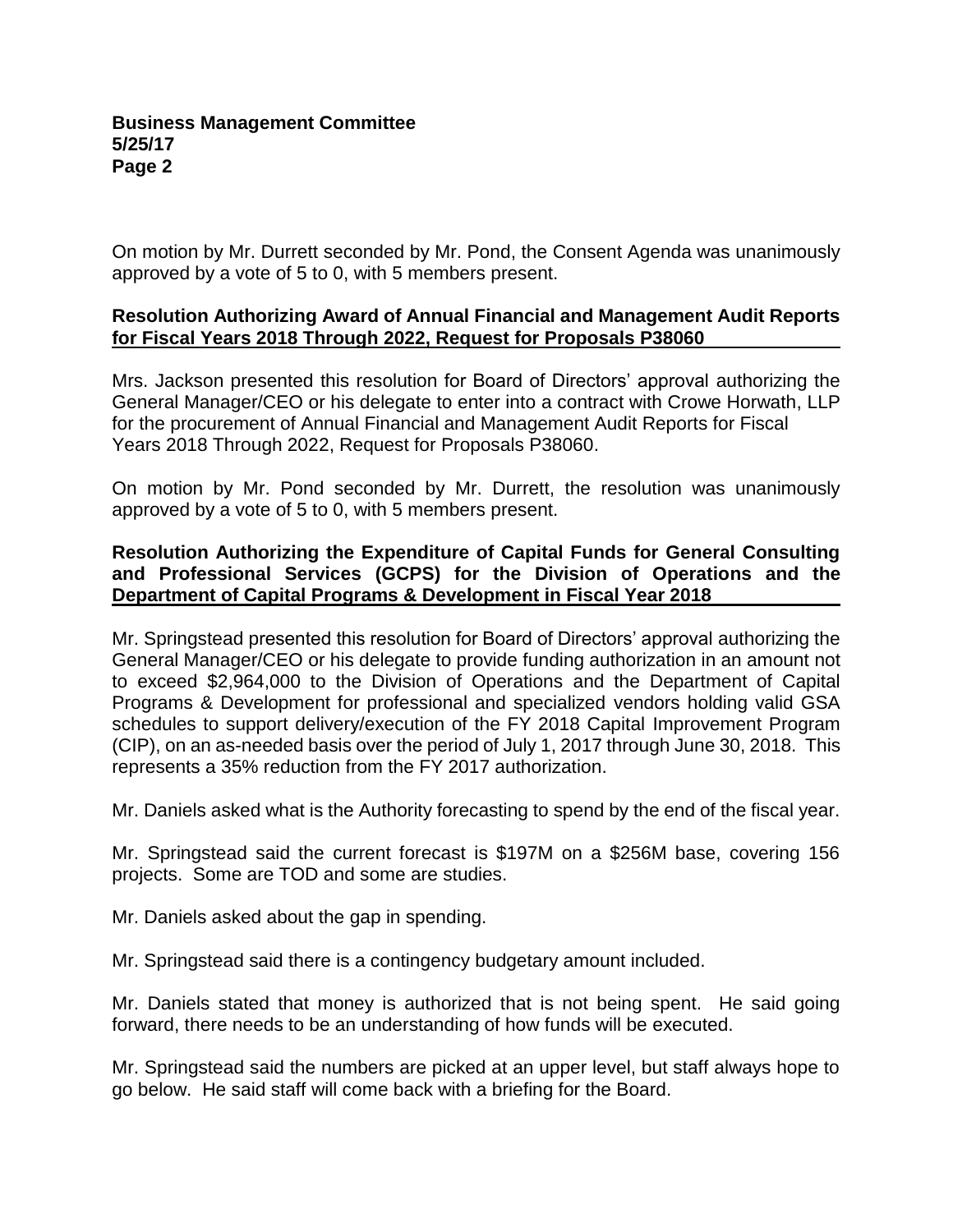On motion by Mr. Durrett seconded by Mr. Griffin, the resolution was unanimously approved by a vote of 5 to 0, with 5 members present.

### **Resolution Authorizing the Expenditure of Capital and Operating Funds for General Consulting and Professional Services for the Department of Police and Emergency Management in Fiscal Year 2018 (July 1, 2017 – June 30, 2018)**

Lt. Greene presented this resolution for Board of Directors' approval authorizing the General Manager/CEO or his delegate the allocation of \$4,000,000 expenditure authority to MARTA Police & Emergency Management staffing vendors holding valid General Service Administration (GSA) Schedule 70, State of Georgia contract or United States Government contract to provide professional and specialized staffing for the MARTA Police & Emergency Management Department, on an as-needed basis over the FY18 period of July 1, 2017 - June 30, 2018.

Mr. Griffin acknowledged the physical protection projects and programs. He asked what protection does MARTA have against hacking.

Lt. Greene responded there is a line item for a Cyber Security Program.

On motion by Mr. Pond seconded by Mr. Durrett, the resolution was unanimously approved by a vote of 5 to 0, with 5 members present.

### **Resolution Authorizing the Expenditure of Capital and Operating Funds for General Consulting and Professional Services for the Department of Technology in Fiscal Year 2018 (July 1, 2017 – June 30, 2018)**

Mrs. Hsi presented this resolution for Board of Directors' approval authorizing the General Manager/CEO or his delegate the allocation of \$7,760,000 expenditure authority to Technology staffing vendors holding valid General Service Administration (GSA) Schedule 70, State of Georgia contract or United States Government contract to provide professional and specialized staffing for the Department of Technology, on an as-needed basis over the FY18 period of July 1, 2016 - June 30, 2017 depending on funding source.

Mr. Griffin asked about GSA Schedule 70.

Mrs. Hsi explained that it is an Information Technology professional service contract administered by MARTA's Contracts & Procurement Department and the Federal government.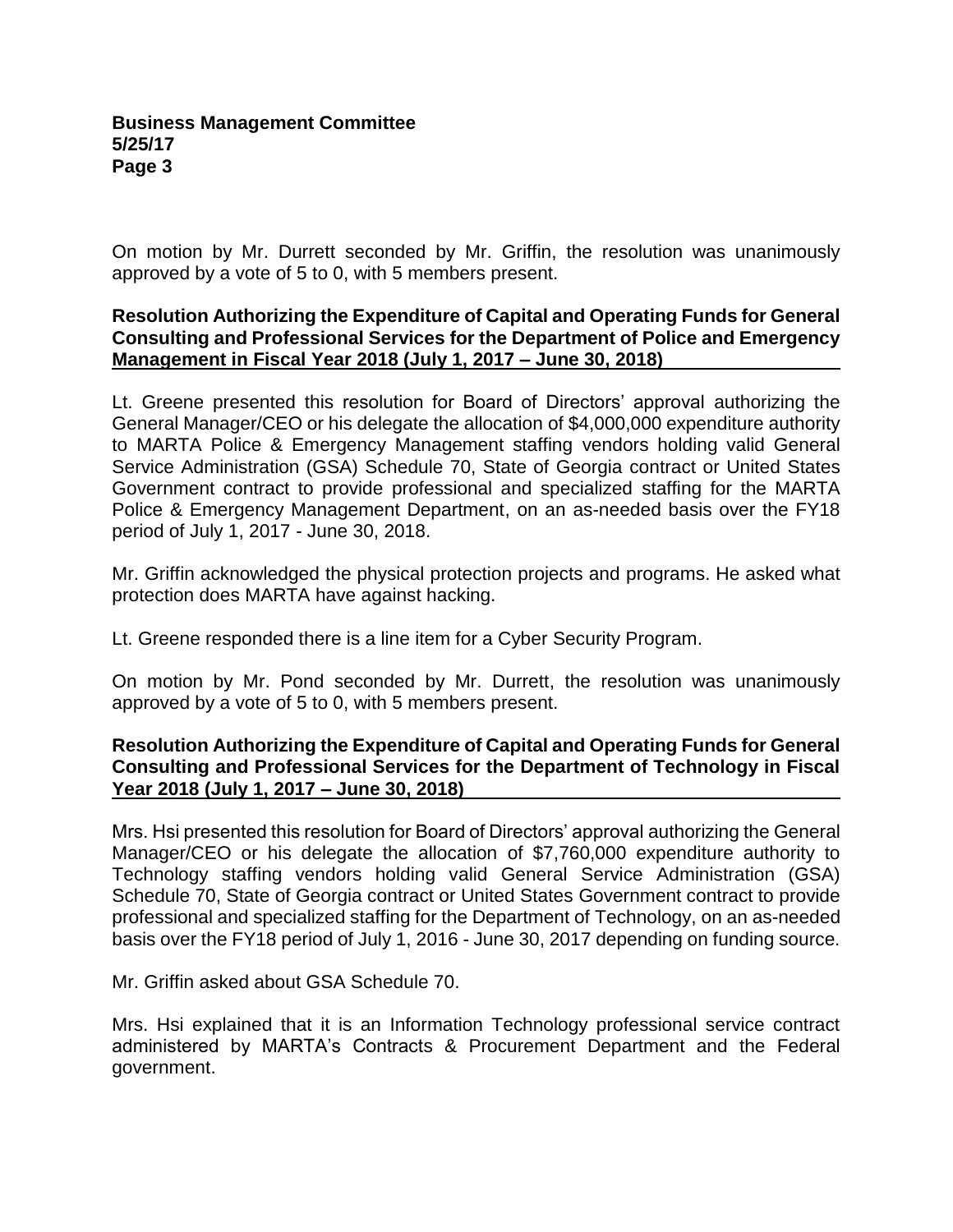On motion by Mr. Durrett seconded by Dr. Edmond, the resolution was unanimously approved by a vote of 5 to 0, with 5 members present.

### **Resolution Authorizing the Solicitation of Proposals for the Implementation of Enterprise Performance Management (EPM) Public Sector Planning and Budgeting Service for the Office of Management and Budget**

Mrs. Hsi presented this resolution for Board of Directors' approval authorizing the solicitation of proposals for the procurement of professional services and the purchase of software for the implementation of Enterprise Performance Management Planning and Budgeting System for the Office of Management and Budget.

On motion by Mr. Durrett seconded by Mr. Griffin, the resolution was unanimously approved by a vote of 5 to 0, with 5 members present.

### **Resolution to Approve Breeze Participation Agreements for Cobb, Gwinnett and GRTA/SRTA**

Mrs. Hsi presented this resolution for Board of Directors' approval authorizing the General Manager/CEO or his delegate to enter into Breeze Participation Agreements with Cobb Community Transit (CobbLinc), Gwinnett County Transit and Georgia Regional Transportation Authority (GRTA) / State Road and Tollway Authority (SRTA).

On motion by Mr. Durrett seconded by Mr. Griffin, the resolution was unanimously approved by a vote of 5 to 0, with 5 members present.

### **Resolution Authorizing the Receipt of FY17 Federal Transit Administration Formula Grants**

Ms. Akujuo presented this resolution for Board of Directors' approval authorizing the General Manager/CEO or his delegate to execute grants on behalf of MARTA for the receipt of Federal Fiscal Year 2017 Formula Program grants from the Federal Transit Administration (FTA). This federal assistance would be provided from the following FTA formula grant programs: (i) Section 5307 Urbanized Area Formula, (ii) Section 5337 State of Good Repair, and (iii) Section 5339 Bus and Bus Facilities. This resolution would also authorize the General Manager/CEO or his delegate to provide FTA with the standard Federal grant program certifications and assurances on behalf of MARTA required as a condition of receiving these funds.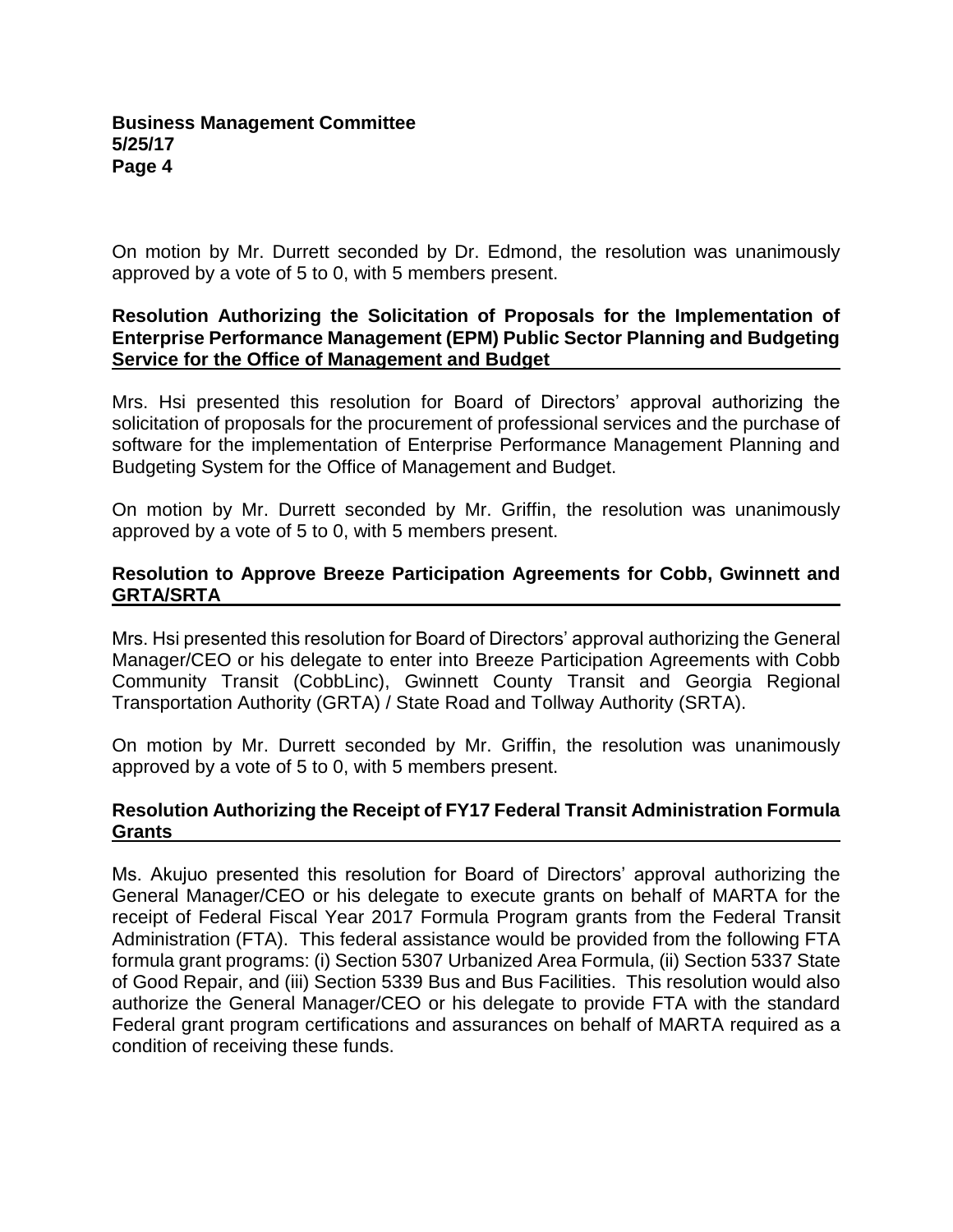On motion by Mr. Durrett seconded by Mr. Pond, the resolution was unanimously approved by a vote of 5 to 0, with 5 members present.

### **Results of the Proposed FY18 Budget and August Service Modifications Public Hearings**

Ms. Briggins briefed the Committee on the results of the Public Hearings for the Proposed FY18 Budget and August Service Modifications.

### *Public Hearings Locations*

- Tuesday, May 16, 2017
	- o Maloof Auditorium
- Wednesday, May 17, 2017
	- o Clayton County Commission Office
- Thursday, May 18, 2017
	- o Fulton County Assembly Hall

### *Advertisement*

- AJC
- ACE III/Champion
- Clayton Daily News
- Crossroads & So DeKalb County
- Neighbor Newspapers
- Mundo Hispanico
- Social Media (Facebook, Twitter, website)
- Clayton County Government T.V.
- Fulton County Government T.V.
- DeKalb Government T.V.

### *Electronic Notice Distribution*

- Distributed to all 26 Neighborhood Planning Units (NPUs) within the City of Atlanta
- Senior Centers (63)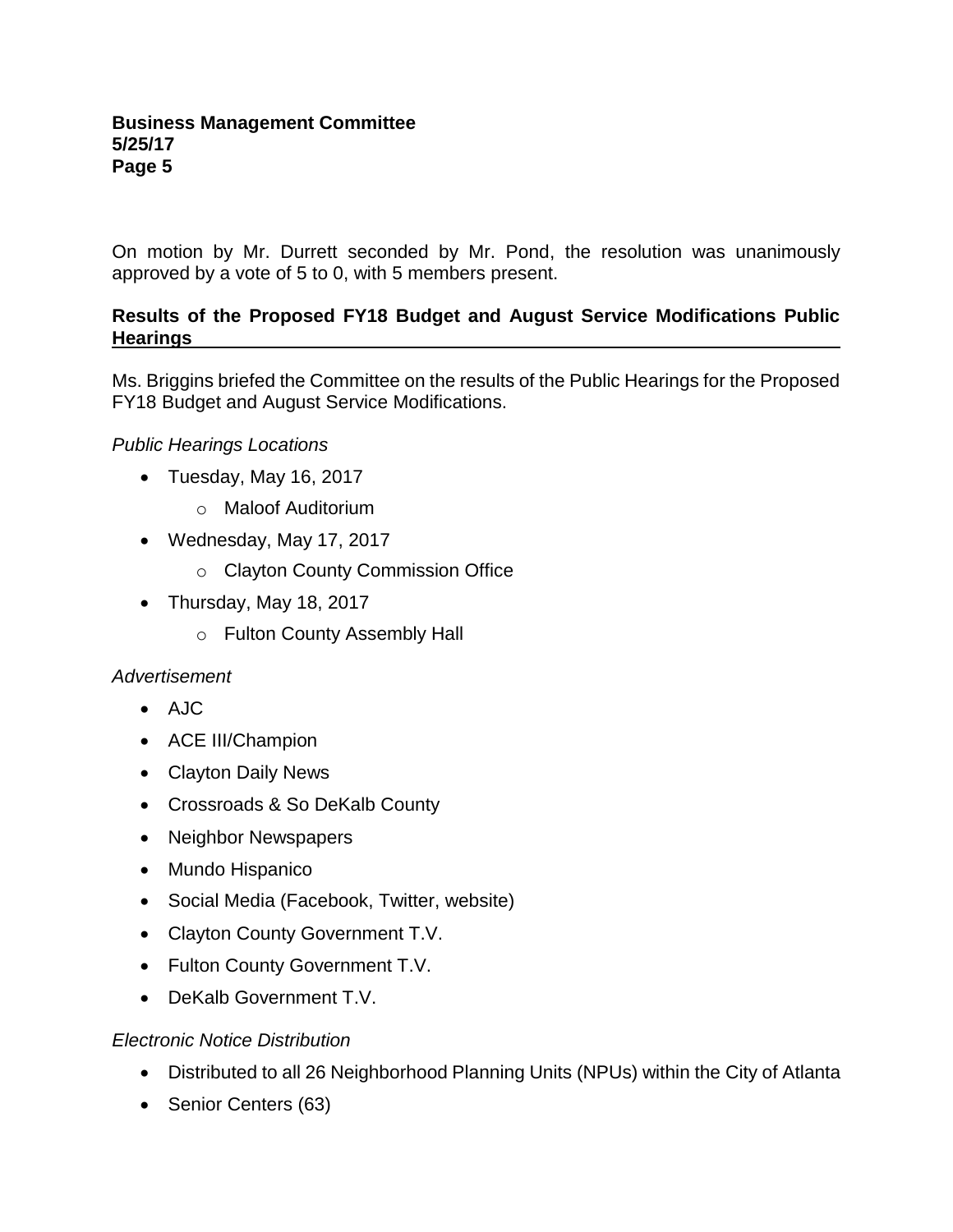- Email blast to Outreach Database
- Government Affairs Database

Flyer Distribution – Limited English Proficiency (LEP) Communities

- Chinese Community Center
- Dinho Super Market
- Vietnamese Market/Buford Highway
- Hong Kong Market Jimmy Carter Blvd.
- Super H-Mart Doraville/Peachtree Industrial & 1-285
- Happy Valley Restaurant Jimmy Carter Blvd.
- Buford Farmers Market Media Distribution Desk
- Asian American Resource Center Gwinnett
- Korean Community Center Buford Highway
- Ho Pin Market Media Table
- Atlanta Chinese Community Church
- Center for Pan Asian American Community Services

### *Public Hearing Attendance*

- Tuesday, May 16, 2017
	- o Maloof Auditorium
	- $\circ$  Attendance 12
	- o Speakers 1
	- $\circ$  Media 0
- Wednesday, May 17, 2017
	- o Clayton County Commission Office
	- $\circ$  Attendance 1
	- $\circ$  Speakers 0
	- o Media 0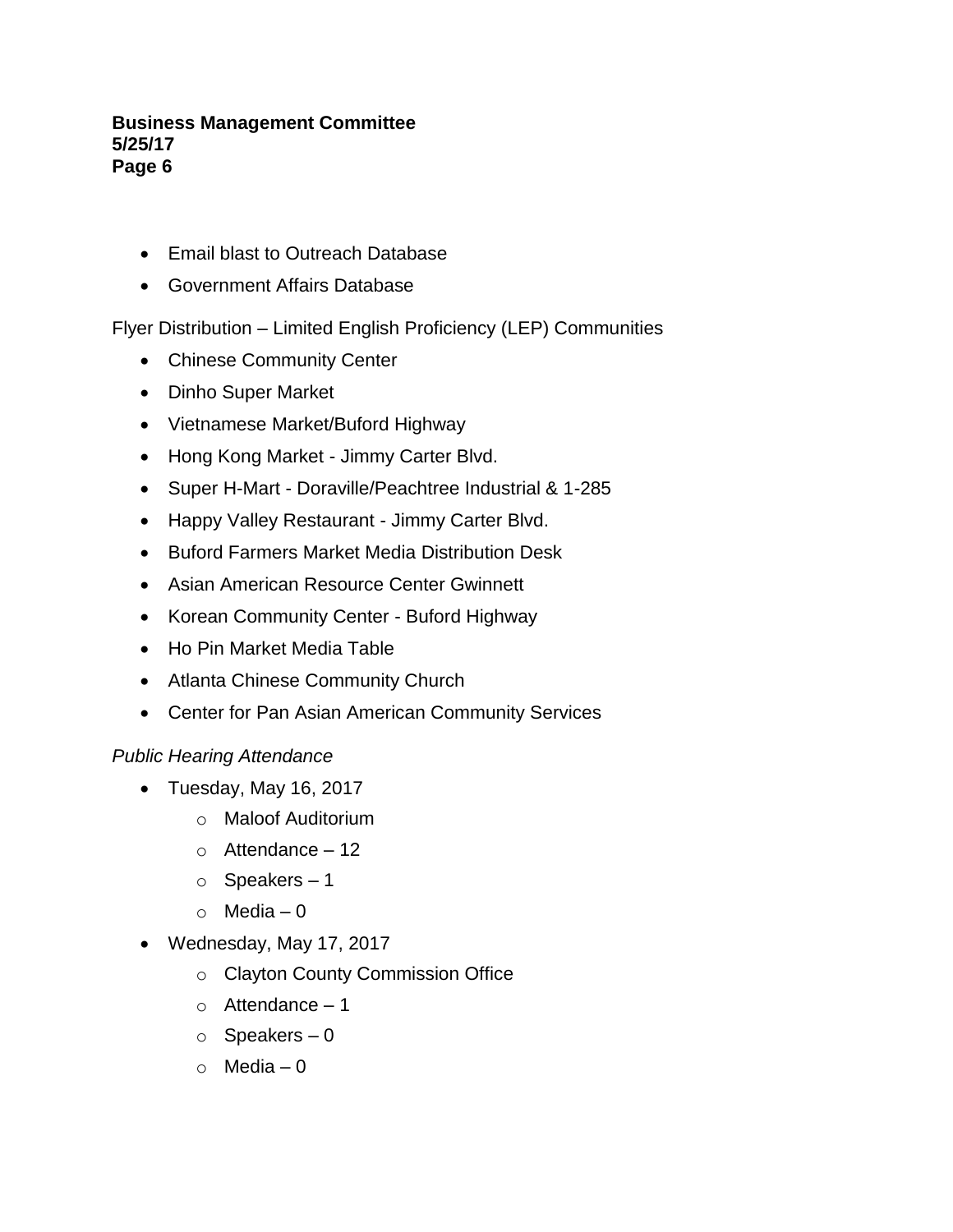- Thursday, May 18, 2017
	- o Fulton County Assembly Hall
	- $\circ$  Attendance 10
	- $\circ$  Speakers 2
	- $\circ$  Media 0
- Total
	- $\circ$  Attendance 23
	- $\circ$  Speakers 3
	- $\circ$  Media 0

### *Public Comments*

- Direct Phone Calls 0
- $\bullet$  Fmails 0
- Petitions  $-0$
- $\bullet$  Letters  $-0$
- Public Hearing Comments (Written) 0

### *Comments During Public Hearing*

- Would like to see Clayton routes re-aligned to be more north-south and east-west oriented. Submitted a hand-drawn "system" map
- Suggested a BVM could be placed at the international terminal at the airport (Route 191)
- Suggested Route 75 be extended North of Lawrenceville Hwy/Mountain Industrial to connect with Gwinnett County Transit
- Suggested Route 120 to be kept the way it is now, but Route 221 proposed changes are good.
- Does not support Route 81 proposal due to uphill route segment causing buses to be noisy in residential areas
- Routing on the Route 81 by Adams Park is not safe, especially after dark
- Questioned FY18 Budget figures compared to FY17 numbers and why wasn't the proposed 1/2 penny tax in the City of Atlanta not put into the budget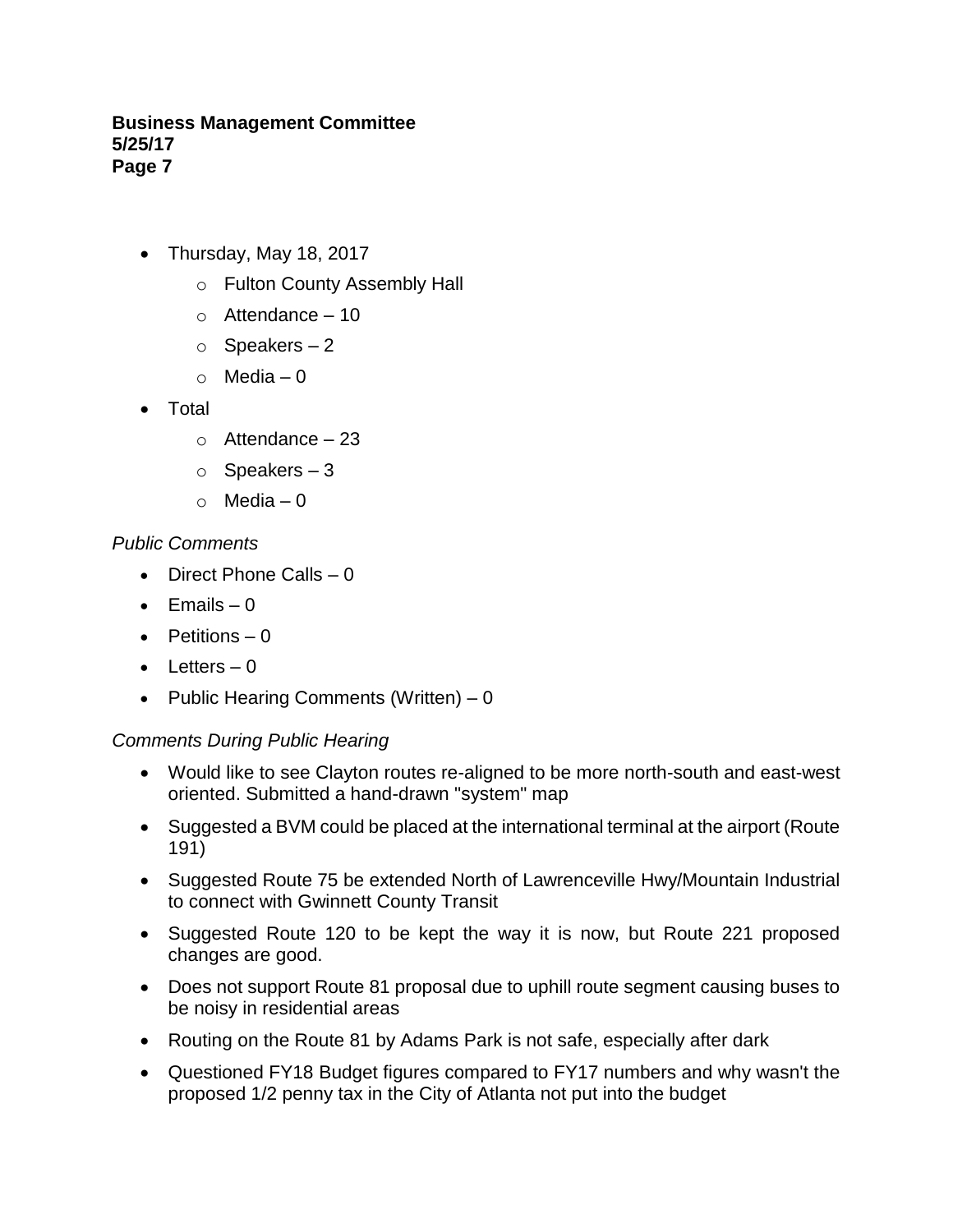### **Resolution Authorizing Service Modifications for August 2017**

Mr. Williams presented this resolution for Board of Directors' approval authorizing the General Manager/CEO or his delegate to implement service modifications for August 5, 2017 to Bus Routes 12, 30, 75, 81, 82, 84, 93,119, 120, 121,162,191, 192, 193,194, 195, 196, 221, and 800.

Mr. Daniels asked how this is articulated in the Budget.

Mr. Williams said MARTA is streamlining and realigning to make it cost neutral. MARTA is seeking approval of overall service to the City of Atlanta.

Mr. Pond asked how does the Authority handle the deletion of routes.

Mr. Williams said MARTA communicates this information to the community.

On motion by Mr. Durrett seconded by Dr. Edmond, the resolution was unanimously approved by a vote of 5 to 0, with 5 members present.

### **Resolution to Adopt FY18 Operating and Capital Budgets**

Mr. Hutchinson presented this resolution for Board of Directors' approval authorizing the adoption of the Fiscal Year 2018 Operating and Capital Funds Budgets. This resolution also allows for the utilization of prior year carry-over to subsidize operating and capital costs.

### *Operating Budget*

- The Budget Summary for Fiscal Year 2018 reflects gross operating expenditures of \$522,871,505;
- of this, \$461,588,524 is required for net Transit Operations for the cost of providing bus, rail, and paratransit services, including Clayton County and MORE MARTA service;
- the remaining \$61,282,980 is reimbursement of expenses related to the Capital Improvement Program;
- the allocation is based on direct costs and our cost allocation plan prepared in accordance with FT A guidelines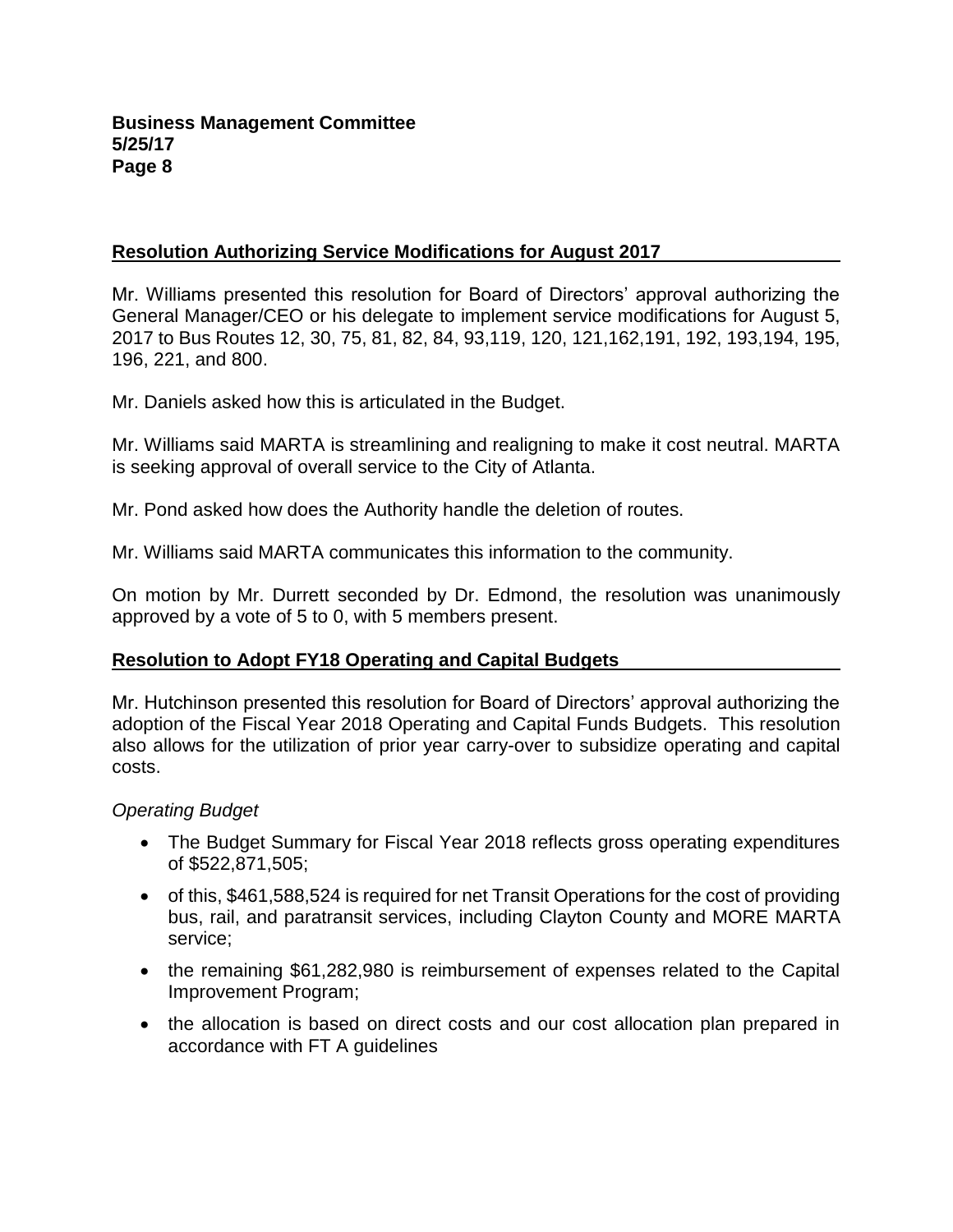## *Capital Funds Budget*

- The capital funds budget for Fiscal Year 2018 reflects total capital expenditures of \$434,789,354 for capital cash disbursement;
- of which \$150,129,517 is for the principal and interest on outstanding debt and debt issues in Fiscal Year 2018;
- the remaining \$284,659,837 represents the Capital Improvement Program

Mr. Pond asked from a transit, national perspective, what is typical for an Operating Reserve.

Mr. Hutchinson said there is not really a 'typical' reserve. The reserve will vary depending on the size of the agency. MARTA is the only agency without State appropriations. Staff feels the Authority is in a good position – having liquidity is very positive.

Mr. Griffin stated the proposed Operating Revenue numbers jumped due to MORE MARTA. He said Clayton County's money goes into a lock box. He asked where is that shown.

Mr. Hutchinson said half of the Clayton penny goes into escrow. A Clayton Reserve was created.

On motion by Mr. Durrett seconded by Mr. Pond, the resolution was unanimously approved by a vote of 4 to 0, with 4 members present.

# **Briefing – Three-Year DBE Goal (FFY2018 – FFY2020)**

Mrs. Nash briefed the Committee on MARTA's Disadvantaged Business Enterprise (DBE) Program and Program results. Every three years, MARTA is required to submit a DBE goal for federally-funded contracts to be awarded by the Authority. This is done in accordance with the methodology in guidelines issued by the US Department of Transportation (USDOT) as well as Chapter 49, Code of Federal Regulations, Part 26.

# *Disadvantaged Business Enterprise (DBE) Program*

- DBE Program Federal Mandate [49 CFR Part 26.21 (a)(2)]:
	- o FTA recipients receiving planning capital or operating assistance, who will award prime contracts exceeding \$250,000 in FTA funds in a Federal fiscal year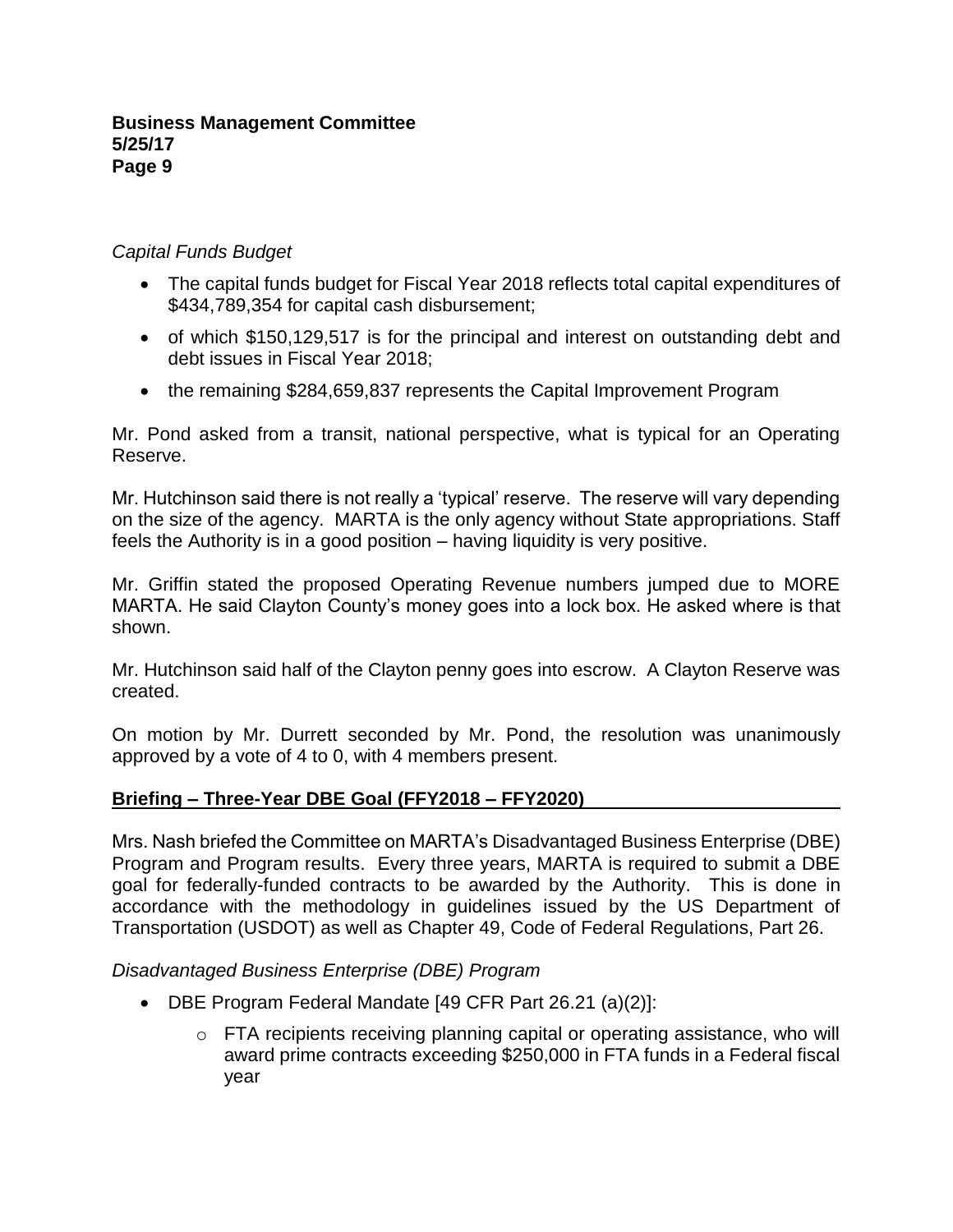- Four Elements of the DBE Program:
	- o Program Document
	- o Goal Setting Methodology
	- o Monitoring and Oversight
	- o Semi-Annual Reporting
- Who is eligible for the program:
	- o Small business-owned and controlled by a socially and economically disadvantaged individual; including women-owned
	- $\circ$  Woman-owned businesses are not automatically eligible for the program (cannot exceed gross receipts and personal net worth threshold)
- Criteria to become a DBE:
	- o For-profit business
	- o 51 % owned and controlled by a socially and economically disadvantaged individual(s) U.S. citizen or lawfully admitted permanent residents of the U.S. Meet Small Business Administration's size standards Gross receipts does not exceed \$23.98M for DBE and \$52.47M for ACDBE
	- o Personal Net Worth less than \$1.32M

*Forecasted DBE Program Goals (FFY2018-FFY2020)*

- $\bullet$  DBF Goal 33%
	- o Race conscious 27%
	- o Race neutral 6%
- Based on contracts greater than \$200,000
	- $\circ$  Race conscious A measure or program that is focused specifically on assisting only DBEs includes women owned
	- $\circ$  Race Neutral A measure or program that is, or can be, used to assist all small businesses (Small Business Program)

### *Program Purpose*

- No discrimination in award of contracts
- Level playing field to compete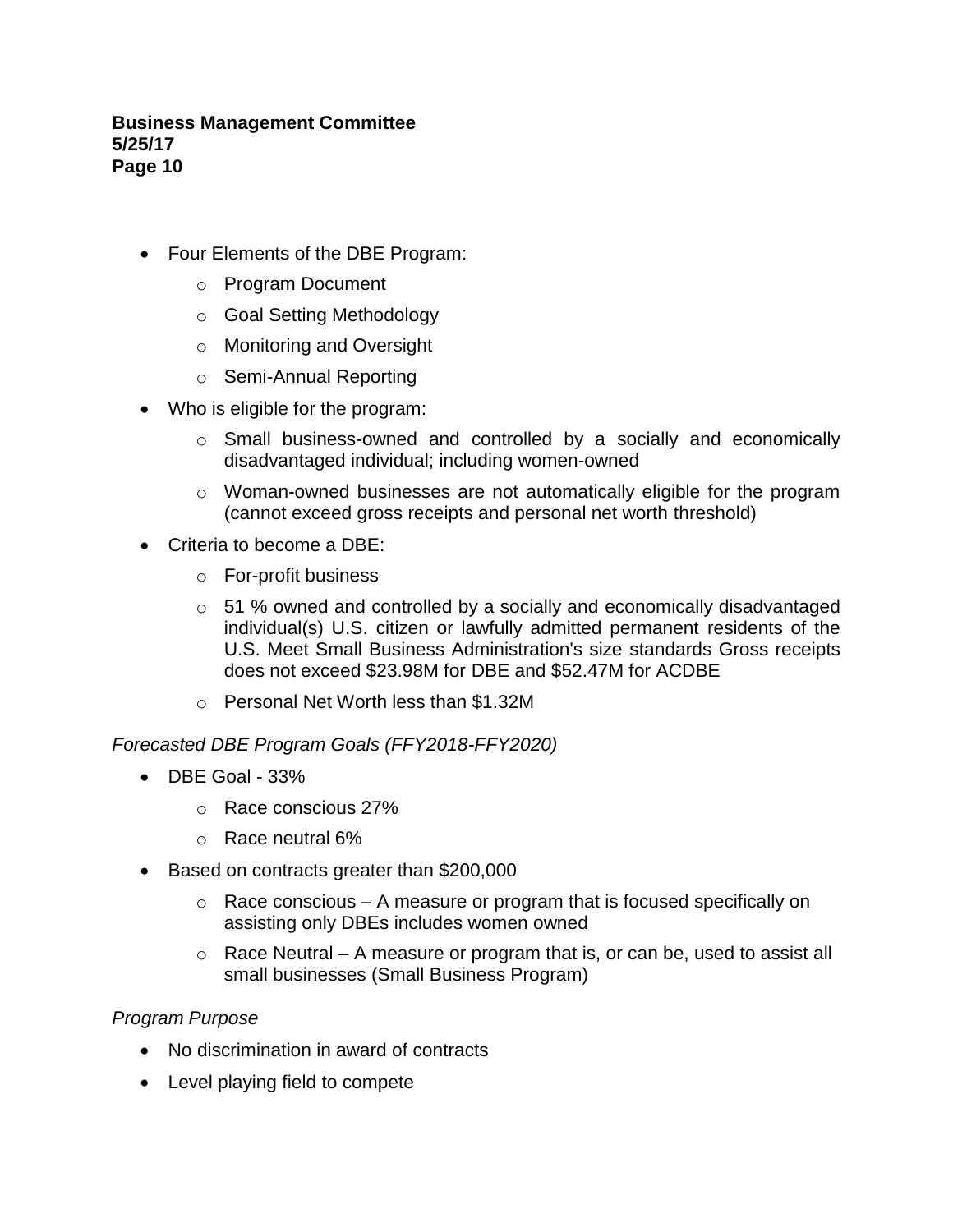- Remove barriers to participation
- Provide flexibility in providing opportunities

## *The Program does NOT contain…*

- Quotas
- Set Asides
- Guarantees
- Minimum Participation

### *DBE Goal Methodology*

- Weighted based on demonstrable evidence of "ready, willing and able" DBE firms relative to all firms available to perform on MARTA contracts;
- Currently certified DBEs with the Georgia Unified Certification Program;
- DBEs certified in North American Industry Classification System (NAICS) Code(s) for work to be performed; and
- Accurately account for all contracting opportunities based on the scope of work
- U.S. Census County Business Patterns
- Firms in MARTA service area (Clayton, DeKalb and Fulton counties)

### *Program Results*

- DBE Goal Race Conscious (2012 2016)
	- o FFY2012
		- $\blacksquare$  Goal 22.75%
		- $\blacksquare$  Attained 26.69%
	- o FFY2013
		- $\blacksquare$  Goal 22.75%
		- Attained 19%
	- o FFY2014
		- $\blacksquare$  Goal 22.75%
		- Attained 23%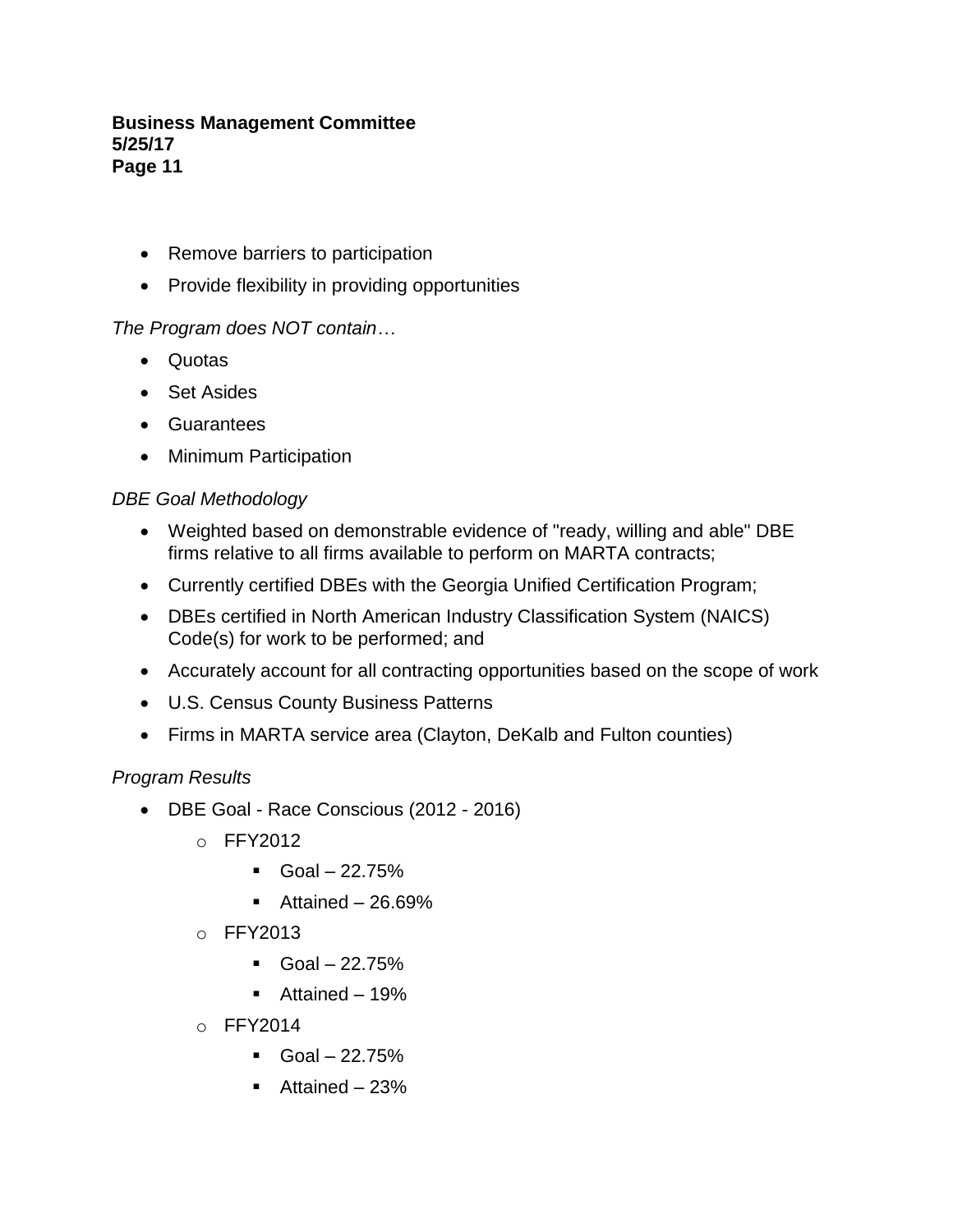- o FFY2015
	- $\blacksquare$  Goal 25%
	- $\blacksquare$  Attained 52.5%
- o FFY2016
	- $\blacksquare$  Goal 25%
	- $\blacksquare$  Attained 26.05%
- DBE Goal Race Neutral (2012 2016)
	- o FFY2012
		- $\blacksquare$  Goal 5%
		- Attained 1%
	- o FFY2013
		- $\blacksquare$  Goal 5%
		- Attained 1%
	- o FFY2014
		- $\blacksquare$  Goal 5%
		- Attained 5%
	- o FFY2015
		- $\text{Goal} 5\%$
		- $\blacksquare$  Attained 5.3%
	- o FFY2016
		- $\blacksquare$  Goal 5%
		- $\blacksquare$  Attained 5.7%
- Five Year DBE Goal (2012 2016)
	- o FFY2012
		- Overall Goal 27.75%
		- Goal Attained 26.69%
	- o FFY2013
		- Overall Goal 27.75%
		- Goal Attained 20%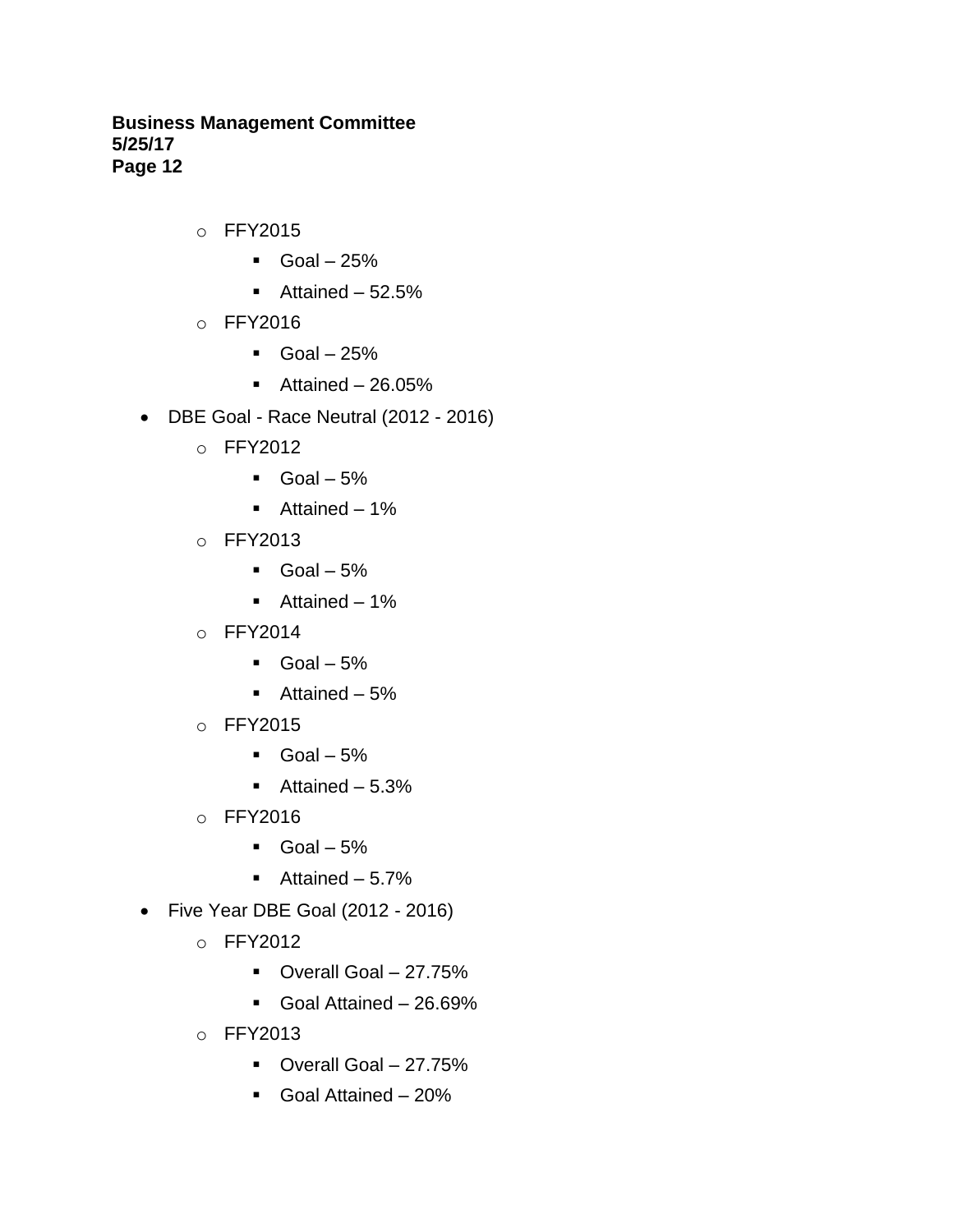- $O$  FFY2014
	- Overall Goal 27.75%
	- Goal Attained 28.05%
- o FFY2015
	- Overall Goal 30%
	- Goal Attained 57.8%
- o FFY2016
	- Overall Goal 30%
	- Goal Attained 31.75%

### *Procurement Types and How Goals Are Set*

- Request for Proposals (RFPs) and A/E Contracts \$200,000, Request for Quotations (RFQs), Seal Bids (IFB)/Task Order
	- o Examine scope of work
	- o Identify certified DBEs
	- o Calculate goal using methodology
	- o Assign DBE participation goal
	- o Develop tailored listing of DBEs
- General Services Administration (GSA)/State of Georgia Procurements
	- o Federal Acquisition Regulation (FAR) requirements are established (bidders/proponents are prequalified
	- o MARTA "piggyback" on contracts awarded by Federal and State agencies
	- o No MARTA DBE goals assigned
- Emergency and Sole Source Procurements
	- o No MARTA DBE goals assigned
	- o Justification approved for sole source procurement
- Transit Vehicle Manufacture (TVM)
	- o NO MARTA DBE goals assigned
	- o Manufacturer FTA TVM DBE Concurrence/Certification Approval Letter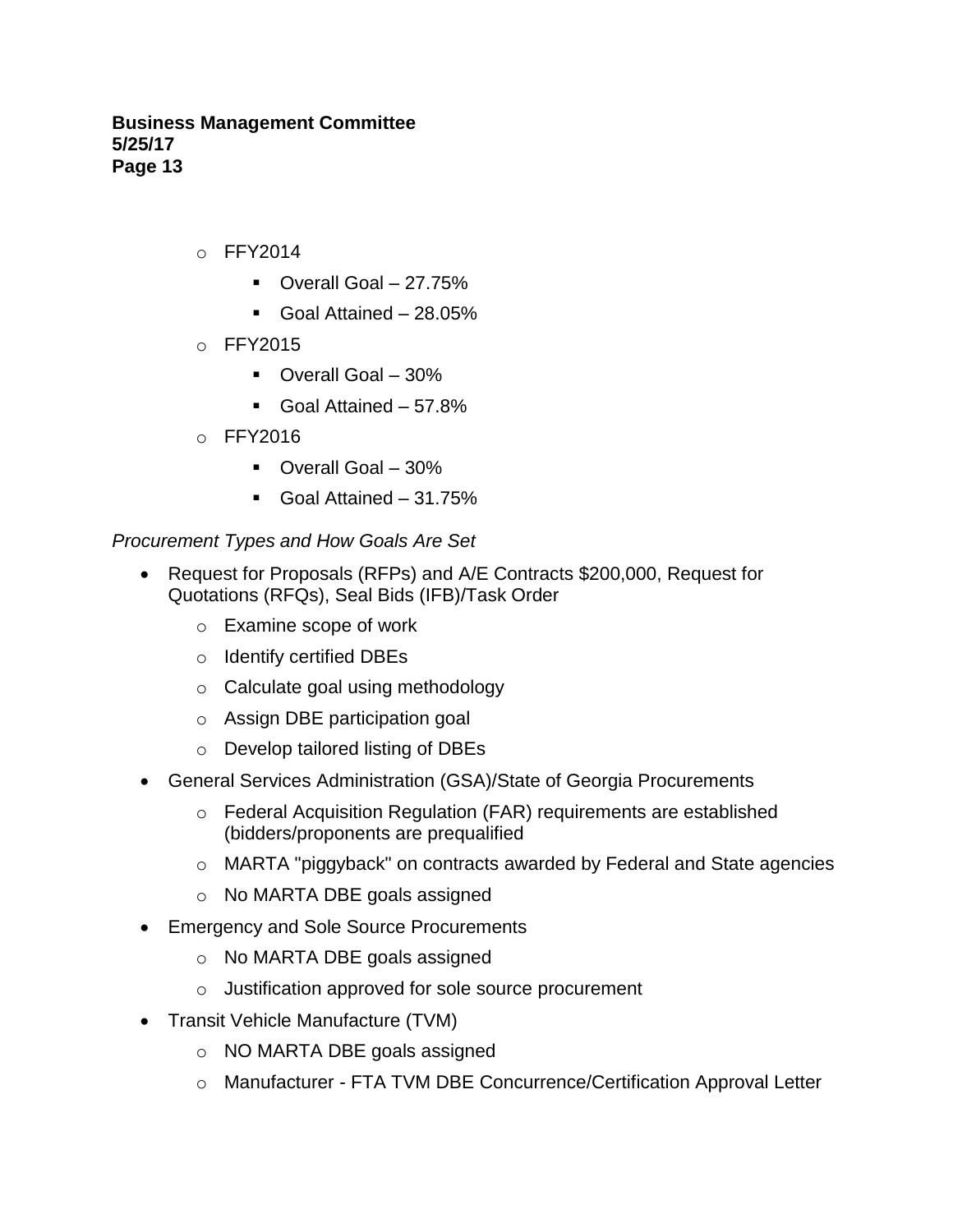*2014 - 2016 Contracts with Zero Goal*

- 2014
	- o Number of contracts with 0% goal: 11
	- o No certified DBEs in scope: \$11,042,466
	- o Dollar Value Sole Source/GSA/State of Georgia/Single Source: \$2,900,000
- 2015
	- o Number of contracts with 0% goal: 3
	- o No certified DBEs in scope: \$11,303,161
	- o Dollar Value Sole Source/GSA/State of Georgia/Single Source: \$1,875,000
- 2016
	- o Number of contracts with 0% goal: 5
	- o No certified DBEs in scope: \$11,432,445
	- o Dollar Value Sole Source/GSA/State of Georgia/Single Source: \$52,751,162
- Why a Zero Goal
	- o No DBEs certified in the scope of work functions identified
	- o State of GA or General Services Administration Schedules procurement (bidders/proponents are prequalified)
	- o Justification approved for Single Source procurements

### *Top 10 Contracts with DBE Goals*

- General Engineering Consultants
	- $\circ$  Contract Amount \$23,400,000
	- $\circ$  DBE Goal Assigned 25%
- Safety Specialist Services
	- $\circ$  Contract Amount \$11,625,000
	- o DBE Goal Assigned 35%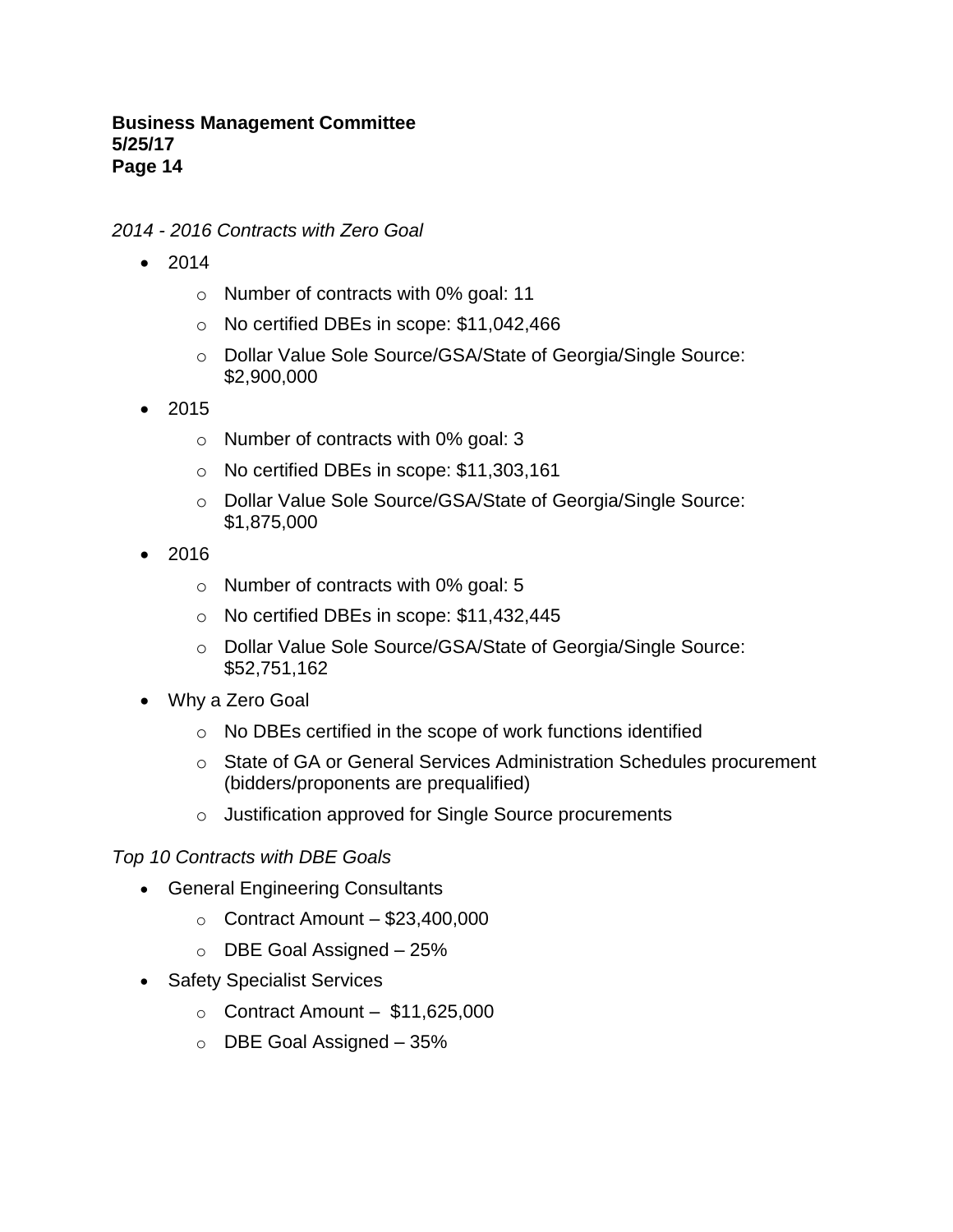- Systems Engineering Services
	- $\circ$  Contract Amount \$11,625,000
	- $\circ$  DBE Goal Assigned 15%
- Vehicle Consulting Services Bus/Rail
	- $\circ$  Contract Amount \$21,000,000
	- o DBE Goal Assigned 30%
- Elevator/Escalator Rehabilitation Program and Maintenance Contract
	- $\circ$  Contract Amount \$217,861,063
	- o DBE Goal Assigned 20%
- General Consulting and Professional Services
	- $\circ$  Contract Amount \$17,580,000
	- $\circ$  DBE Goal Assigned 35%
- Bus Tire and Lease and Services
	- $\circ$  Contract Amount \$12,545,064
	- o DBE Goal Assigned 20%
- Wheel/Axle Overhaul and Repair Services
	- $\circ$  Contract Amount \$9,428,161
	- o DBE Goal Assigned 20%
- North Avenue Station Low Voltage Replacement
	- $\circ$  Contract Amount \$2,598,000
	- o DBE Goal Assigned 12%
- Bi-Directional Amplifier Replacement and Additions for MARTA's Interoperable P25
	- $\circ$  Contract Amount \$3,262,908
	- $\circ$  DBE Goal Assigned  $-20\%$

### *DBE Success Stories*

- Furnishing and Installing AC Track Circuit Upgrade
	- $\circ$  DBE Goal Assigned  $-0\%$
	- o DBE Goal Achieved 10%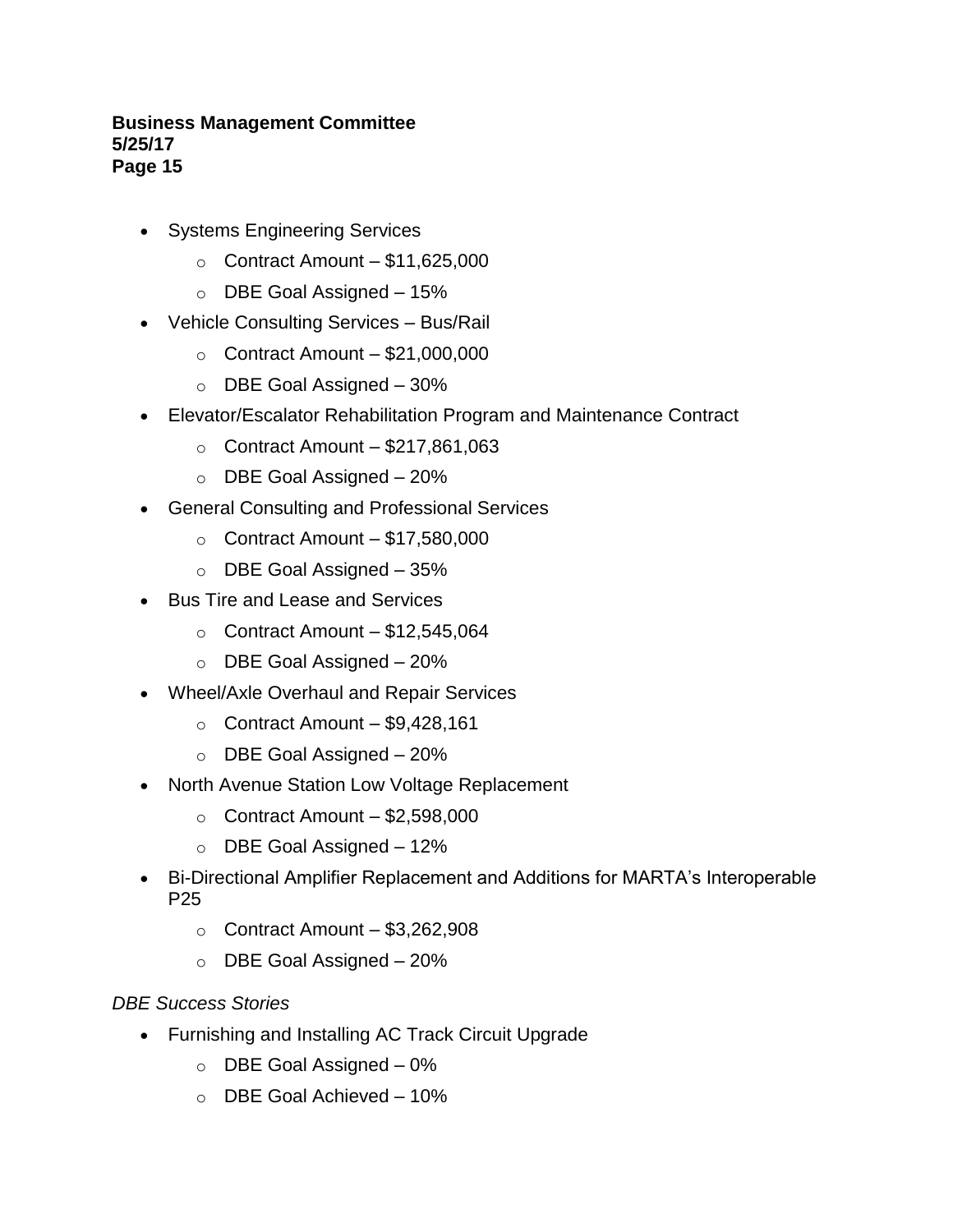- Janitorial Services for MARTA HQ and Annex
	- $\circ$  DBE Goal Assigned 30%
	- o DBE Goal Achieved 100%
- Non-Revenue Vehicles (two contracts)
	- $\circ$  DBE Goal Assigned  $-0\%$
	- o DBE Goal Achieved 100%
- Beverage and Snack Vending Services
	- o DBE Goal Assigned 30%
	- o DBE Goal Achieved 100%
- Architectural Services
	- o DBE Goal Assigned 31%
	- o DBE Goal Achieved 60%
- HVAC Building Maintenance
	- o DBE Goal Assigned 25%
	- o DBE Goal Achieved 100%
- General Professional Services Operations
	- o DBE Goal Assigned 35%
	- o DBE Goal Achieved 66%
- Mystery Customer Program
	- $\circ$  DBE Goal Assigned 30%
	- o DBE Goal Achieved 100%
- Location Service for MARTA Electrical
	- $\circ$  DBE Goal Assigned 20%
	- $\circ$  DBE Goal Achieved 100%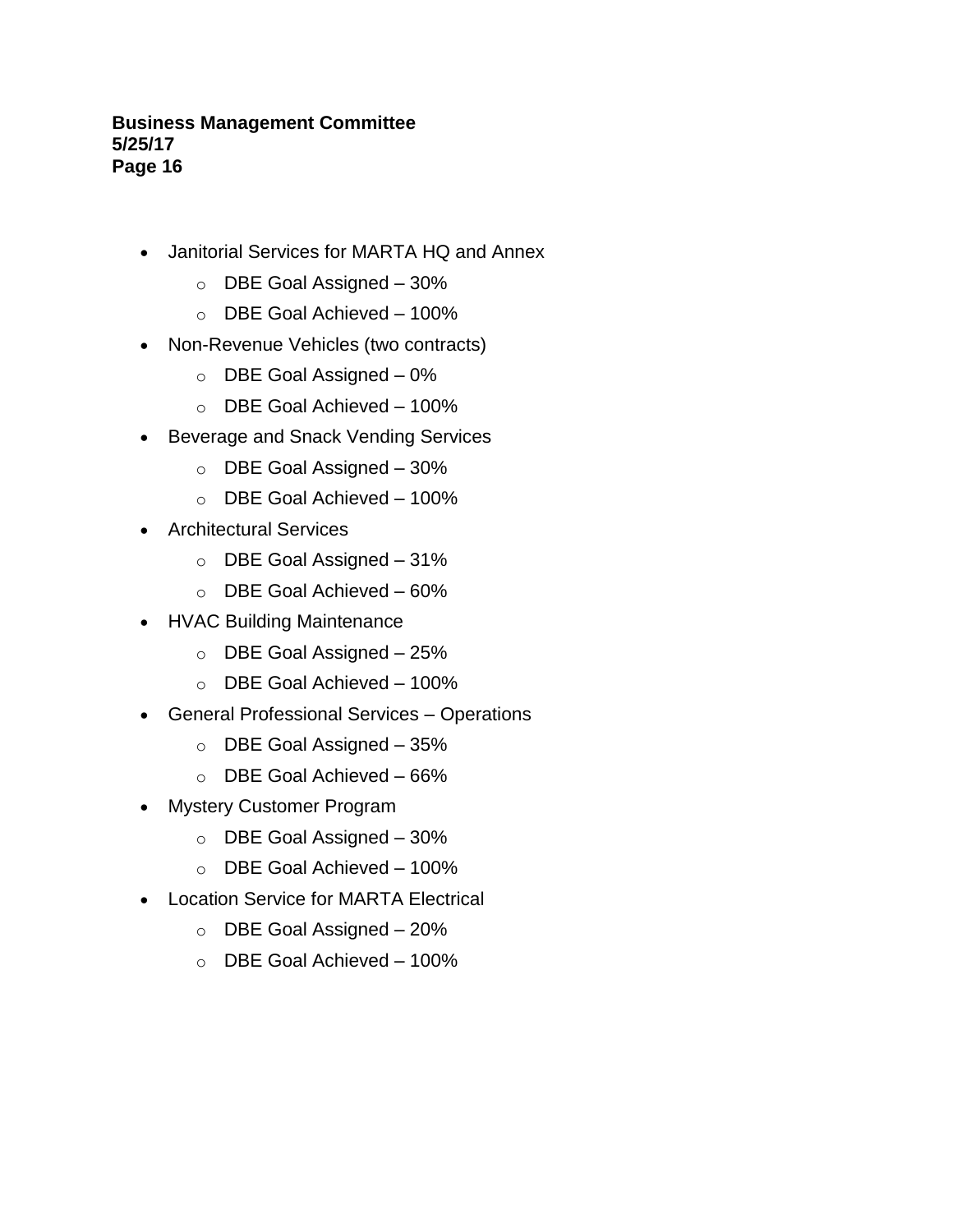# *Education and Outreach*

- MARTA Industry Days
- I-85 Small Business Fair
- Procurement Readiness Workshop
- MARTA Get Ready for Transportation (#GRT)
- Women in Construction Engineering and Related Services (WICERS)
- MARTA Mentor-Protégé Program
- Concerned Black Clergy of Metro Atlanta
- Georgia Hispanic Construction Association
- Atlanta Business League Super Tuesday
- Renew Atlanta Expo City of Atlanta
- Fulton County Vendor Opportunity Fair
- Georgia Minority Supplier Development Council Business Opportunity Expo
- Greater Atlanta Economic Alliance The Sky's the Limit
- Atlanta Tribune Moving Your Business Forward
- City of Atlanta Partnering for Progress
- DBE Orientation
- DeKalb County Passport to Business
- City of Atlanta Back to Business
- Atlanta Business League Congress on the State of Black Businesses
- University System of Georgia Procurement Expo
- Greater Atlanta Economic Alliance Annual Supplier Diversity Conference
- Women History Month

# **Briefing – FY2017 March Budget Variance Analysis and Performance Indicators**

The FY2017 March Budget Variance Analysis and Performance Indicators were deferred.